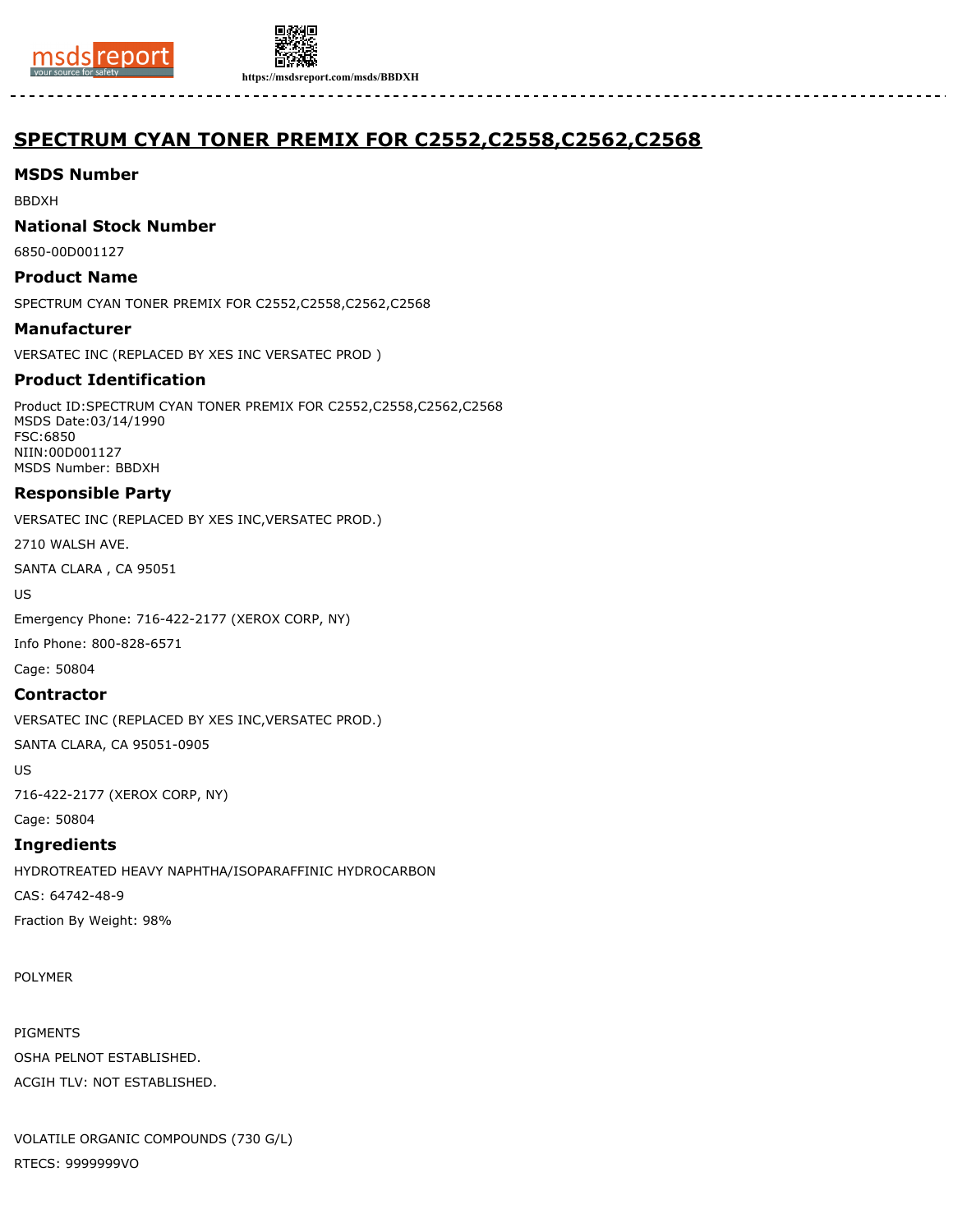



**https://msdsreport.com/msds/BBDXH**

#### OSHA PELNOT RELEVANT

ACGIH TLV: NOT RELEVANT

#### **Hazards**

LD50 LC50 Mixture:LD50 (ORAL RAT) IS >10,000 MG/KG. Routes of Entry: Inhalation:YES Skin:NO Ingestion:NO Reports of Carcinogenicity:NTP:NO IARC:NO OSHA:NO Health Hazards Acute and Chronic:ACUTE- INGESTION POSES RISK OF SEVERE RESPIRATORY DISTRESS BY ASPIRATION, AS WELL AS CNS DEPRESSION. INTENTIONAL INHALATION MAY RESULT IN ABNORMAL HEART RHYTHMS, RESPIRATORY ARREST, CNS TOXICITY. CONT ACT WITH EYES MAY CAUSE IRRITATION. CONTACT WITH SKIN MAY CAUSE DRYNESS. CHRONIC- UNKNOWN. TARGET ORGANS:LUNGS, CNS. Effects of Overexposure:EYE, SKIN, RESPIRATORY TRACT IRRITATION,

DROWSINESS, DIZZINESS, NAUSEA, VOMITING, HEADACHE Medical Cond Aggravated by Exposure:NONE WHEN USED AS DESCRIBED BY PRODUCT LITERATURE.

#### **First Aid**

First Aid:GET MEDICAL HELP IF SYMPTOMS PERSIST. INHALATION:REMOVE TO FRESH AIR. PROVIDE CPR IF NEEDED. EYES:FLUSH WITH WATER FOR 15 MINUTES, HOLDING EYELIDS OPEN. SKIN:WASH WITH SOAP & WATER. INGESTION:DO NOT I NDUCE VOMITING. DILUTE STOMACH CONTENTSWITH SEVERAL GLASSES OF WATER. GET MEDICAL ATTENTION.

### **Fire Fighting**

Flash Point Method:TCC

Flash Point:102F,39C

Lower Limits:0.8

Upper Limits:7.0

Extinguishing Media:WATER FOG, CO2, FOAM OR DRY CHEMICAL. WATER SPRAY MAY BE USED TO KEEP FIRE EXPOSED CONTAINERS COOL & FLUSH SPILLS AWAY.

Fire Fighting Procedures:USE AIR-SUPPLIED BREATHING EQUIPMENT FOR ENCLOSED AREAS. COOL EXPOSED CONTAINERS WITH WATER SPRAY. AVOID BREATHING VAPOR OR FUMES.

Unusual Fire/Explosion Hazard:VAPOR IS HEAVIER THAN AIR AND MAY TRAVEL CONSIDERABLE DISTANCE TO A SOURCE OF IGNITION AND FLASH BACK. CONTAINERS MAY RUPTURE DUE TO VAPOR PRESSURE BUILDUP.

#### **Accidental Release**

Spill Release Procedures:WEAR PROTECTIVE EQUIPMENT. ELIMINATE SOURCES OF IGNITION. VENTILATE AREA. CONTAIN SPILL. PICK UP SPILL WITH NON-FLAMMABLE ABSORBENT MATERIAL/USE PUMP. PLACE IN CONTAINER FOR DISPOSAL. PREVENT LIQUID F ROM ENTERING SEWERS, WATERWAYS OR LOW AREAS.

Neutralizing Agent:NOT RELEVANT

#### **Handling**

Handling and Storage Precautions:KEEP CONTAINER CLOSED. AVOID HANDLING NEAR HEAT, SPARKS, STRONG LIGHT, OPEN FLAMES, STRONG OXIDANTS. Other Precautions:DO NOT BREATHE VAPORS. AVOID CONTACT WITH EYES. AVOID PROLONGED OR REPEATED SKIN CONTACT. FOR INDUSTRIAL USE ONLY. WASH THORUOGHLY AFTER HANLING. KEEP OUT OF REACH OF CHILDREN.

#### **Exposure Controls**

Respiratory Protection:NONE WHEN USED AS INTENDED WITH VERSATEC (XEROX) PRODUCTS.

Ventilation:ADEQUATE

Protective Gloves:NEOPRENE/NITRILE FOR PROLONGED CONTACT

Eye Protection:NONE WHEN USED AS INTENDED.

Other Protective Equipment:EYE WASH STATION.

Work Hygienic Practices:WASH THOROUGHLY WITH SOAP AND WATER BEFORE EATING OR DRINKING. DO NOT WEAR CONTAMINATED CLOTHING OR FOOTWEAR. Supplemental Safety and Health MSDS 2058. MFR SELL PRODUCT IN VARIOUS SIZES COVERED BY NUMBERS

4834-16-6,4844-16-3,4854-16-6.